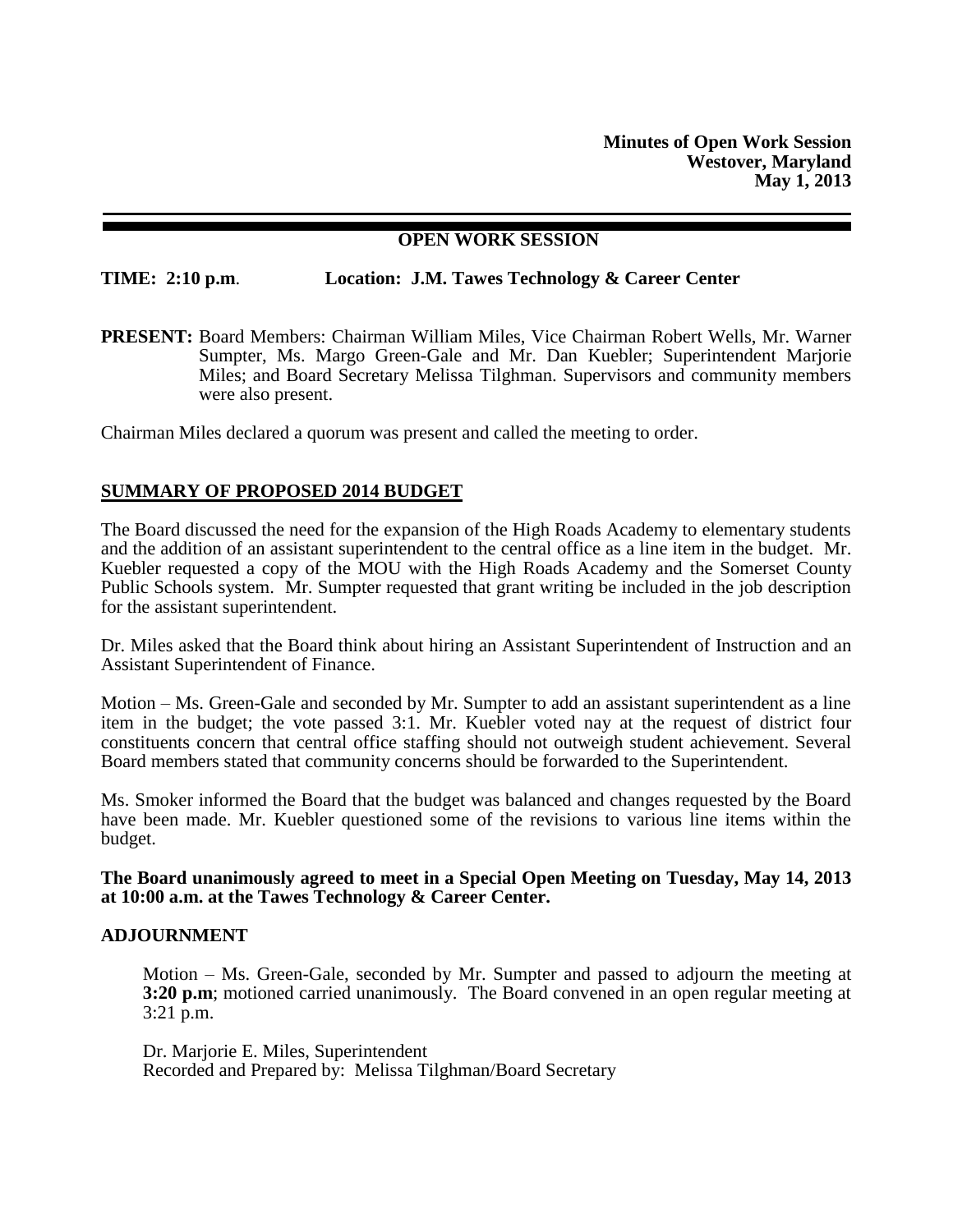# **TIME: 2:00 p.m**. **Location: J.M. Tawes Technology & Career Center**

**PRESENT:** Board Members: Chairman William Miles, Vice Chairman Robert Wells, Mr. Warner Sumpter, Ms. Margo Green-Gale and Mr. Dan Kuebler; Superintendent Marjorie Miles; and Board Secretary Melissa Tilghman. Supervisors and community members were also present.

Chairman Miles declared a quorum was present and called the meeting to order.

#### **Pledge of Allegiance**

#### **Adoption of Agenda**

Motion – Vice Chairman Wells and seconded by Ms. Green-Gale to adopt the amended agenda; unanimously carried

# **CLOSED MEETING**

3:20 p.m. – Pursuant to Section 10-508 of the **Annotated Code of Maryland**

#### **DISCUSSED PERSONNEL MATTERS – SECTION 10-508 (a)(1)**

Received, discussed and approved personnel matters and related issues

**RECEIVED ADVICE FROM LEGAL COUNSEL – SECTION 10-508(a)(7)**

Received advice from legal counsel on personnel negotiation matters

#### **PERFORMED ADMINISTRATIVE FUNCTIONS – SECTION 10-503**

Discussed administrative matters

**DISCUSSED NEGOTIATED AGREEMENTS – SECTION 10-508(a)(9)** Received and discussed negotiated items

# **PERFORMED ADMINISTRATIVE FUNCTIONS – SECTION 10-503**

Discussed administrative matters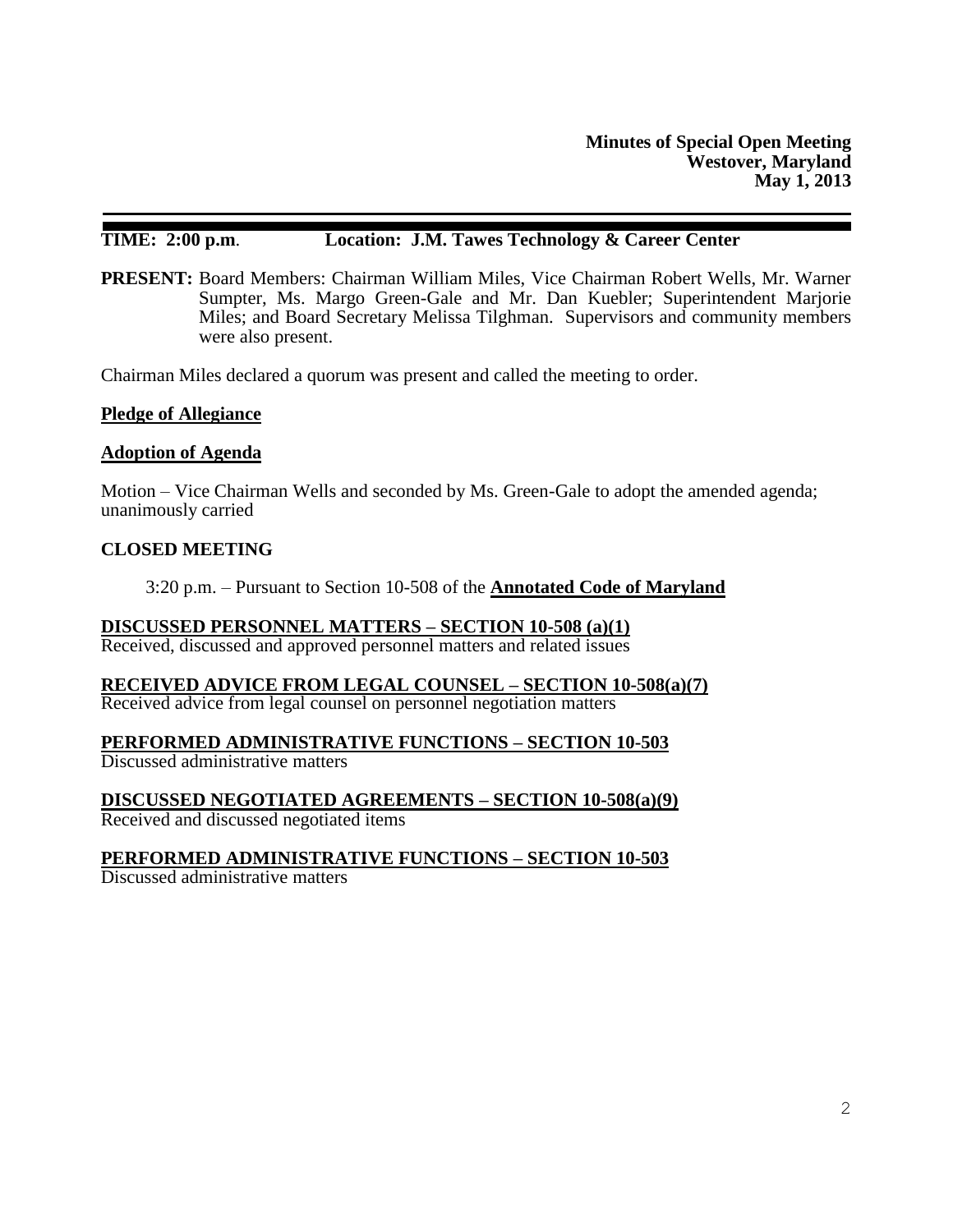**PRESENT:** Board Members: Chairman Miles, Vice Chairman Wells, Mr. Sumpter, Ms. Green-Gale and Mr. Kuebler; Superintendent Miles and Board Secretary Tilghman. Ms. Beth Whitelock was present for a portion of the closed meeting.

# **Reconvened in Open Regular at 6:15 p.m.**

# **PUBLIC PARTICIPATION**

Several students and community members addressed the Board with concerns about inconsistent leadership and discipline issues at WAHS.

Mr. Kirkwood Cottman, SEA member, presented the Board with a list of demands that the SEA would like the Board to consider. Mr. Kirkwood has requested a response to these demands by May 13, 2013. He stated that after visiting Washington Academy & High School he came to the conclusion that WAHS was not in the shape that has been reported. Mr. Kirkwood stated that community support and assistance is needed by the principal at WAHS.

Mr. Garland Hayward asked that the Board members work together as a unified Board and try to turn the turmoil around that exists amongst the community.

# **OLD BUSINESS**

#### **Curriculum & Instruction**

#### **School 2013-204 School Calendar**

Motion – Mr. Kuebler and seconded by Vice Chairman Wells to approve the 2013-2014 School Calendar, Draft #1; motioned carried unanimously

Mr. Kuebler stated that he was concerned that  $\frac{1}{2}$  day school sessions were not effective for student achievement and that Saturday sessions should be considered in order to provide professional development for teachers.

#### **NEW BUSINESS**

#### **Career & Technology Center Expansion**

Motion – Mr. Kuebler and seconded by Vice Chairman Wells to approve the Board's support of Mr. Lankford's request to research the expansion of the Career & Technology Center's programs; motion carried unanimously.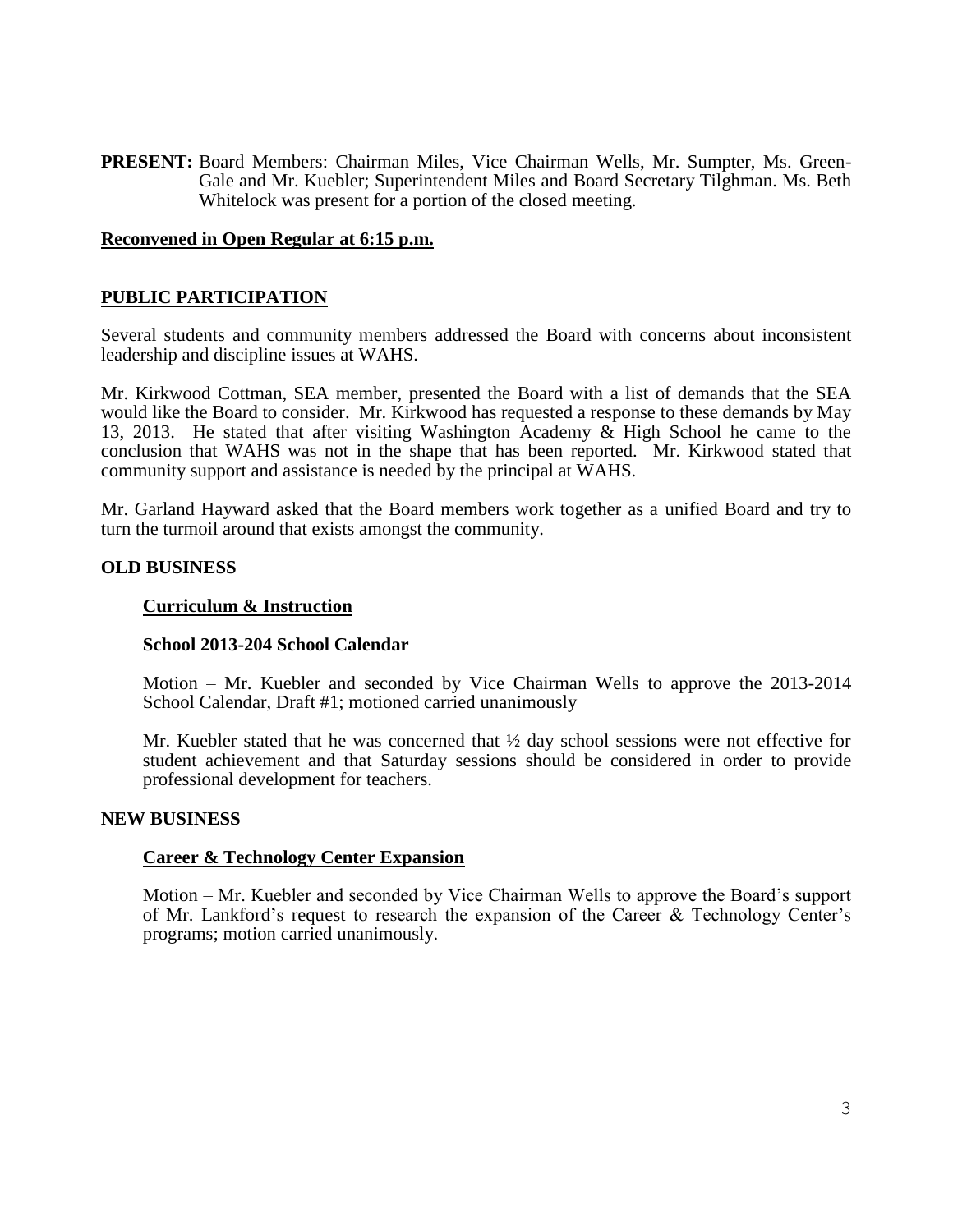Mr. Kuebler stated that 75% of the high school students should be utilizing the Career  $\&$ Technology Center throughout the school year.

# **Financial Budget Report**

Ms. Smoker provided the Board with a chart of restricted and unrestricted grants. She informed the Board that restricted grants funding must be spent according to the outline of the grant.

The Board was informed that the food service deficit to date is \$48,000. Mr. Sumpter requested that a better food quality implementation plan be presented at the next Board meeting.

#### **Student Services**

# **Truancy Plan Review and Associate Policy Revisions**

Ms. Carter reviewed the truancy plan with the Board members. She stated that attendance intervention has proven to be effective and that teacher's should contact parents about students' attendance.

Mr. Kuebler requested that the attendance policy be revised to include the removal of family trips as excused days. Mr. Sumpter requested that Ms. Carter check the academic status of students requesting family trip leave and athletic restrictions on students with attendance issues.

#### **Human Resources**

#### **New Hires, Retires, and Resignations**

Motion – Mr. Kuebler and seconded by Mr. Sumpter to approve Ms. Whitelock's Human Resources report, with prejudice; motion carried unanimously.

#### **Athletics Committee Update**

Ms. Whitelock presented an update on the athletics committee. The committee has held five committee meetings. The committee's goals are to develop policies for the system, to develop job descriptions for athletic director and coaches, and to prepare for district-wide athletic committee search. Members of the committee include Ms. Whitelock, Glen Ennis, Physical Education teachers and athletic coaches. Ms. Whitelock stated that the athletic handbook needs to be updated, extra duty pay needs to be reviewed and interview procedures for athletic directors need to be developed. End of the year evaluations for coaches are being reviewed.

The committee discussed providing orientation for parents and students for athletics beyond high schools to help students planning to attend college for athletics.

Chairman Miles requested that a written athletic policy be submitted to the Board for review.